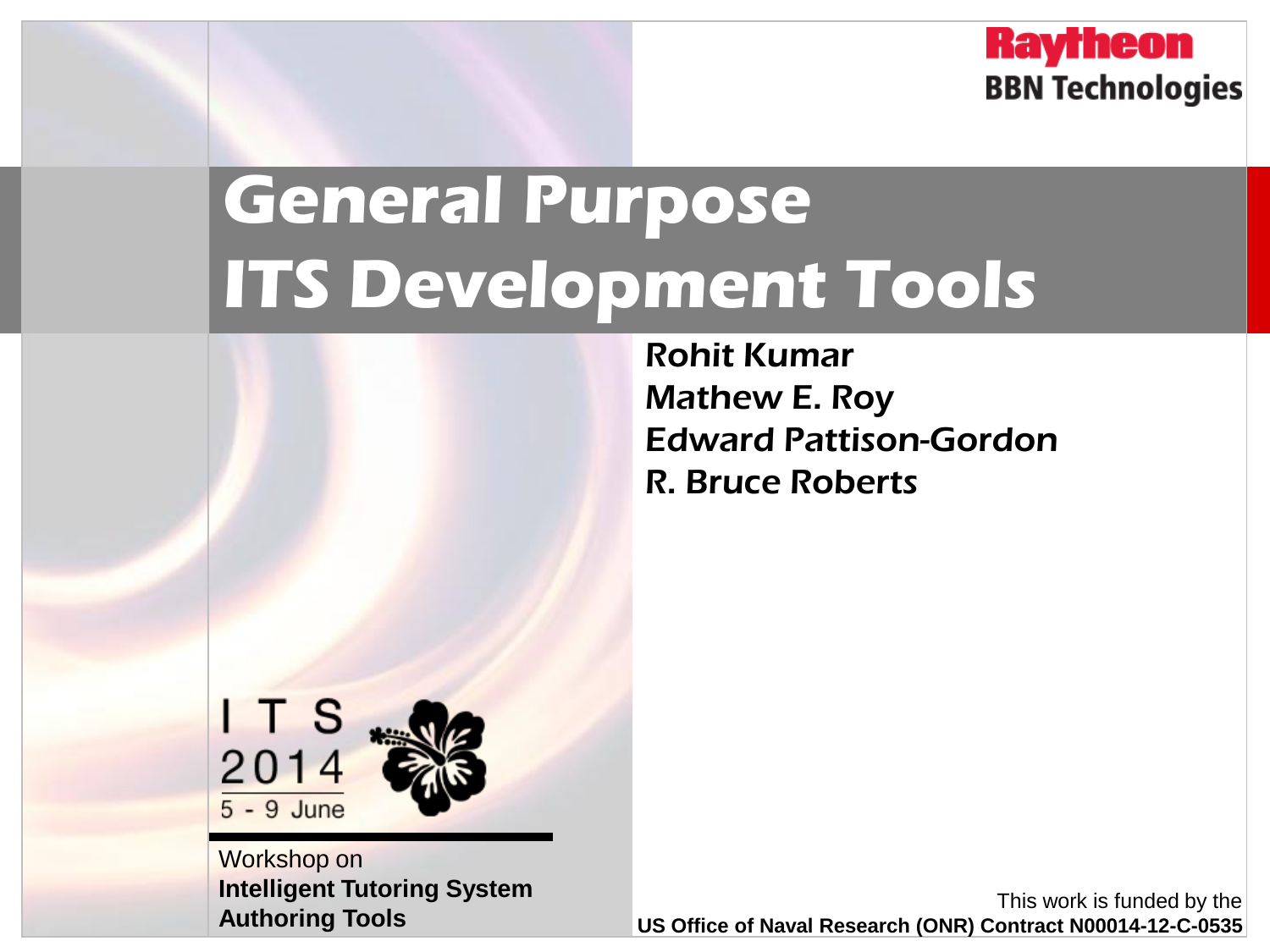# BBN Learning Platform



### • **Key Characteristics**

- Problem-solving based learning activities
- Domain Independent
- Extensible
- Web-based deployment accessible over multiple devices

## • **Supports multiple types of users**

- **Learners**
	- Learning Environment
- **Teachers**
	- Managing Assignments & Reports
- **Content Developers**
	- Tools for creating and managing problems

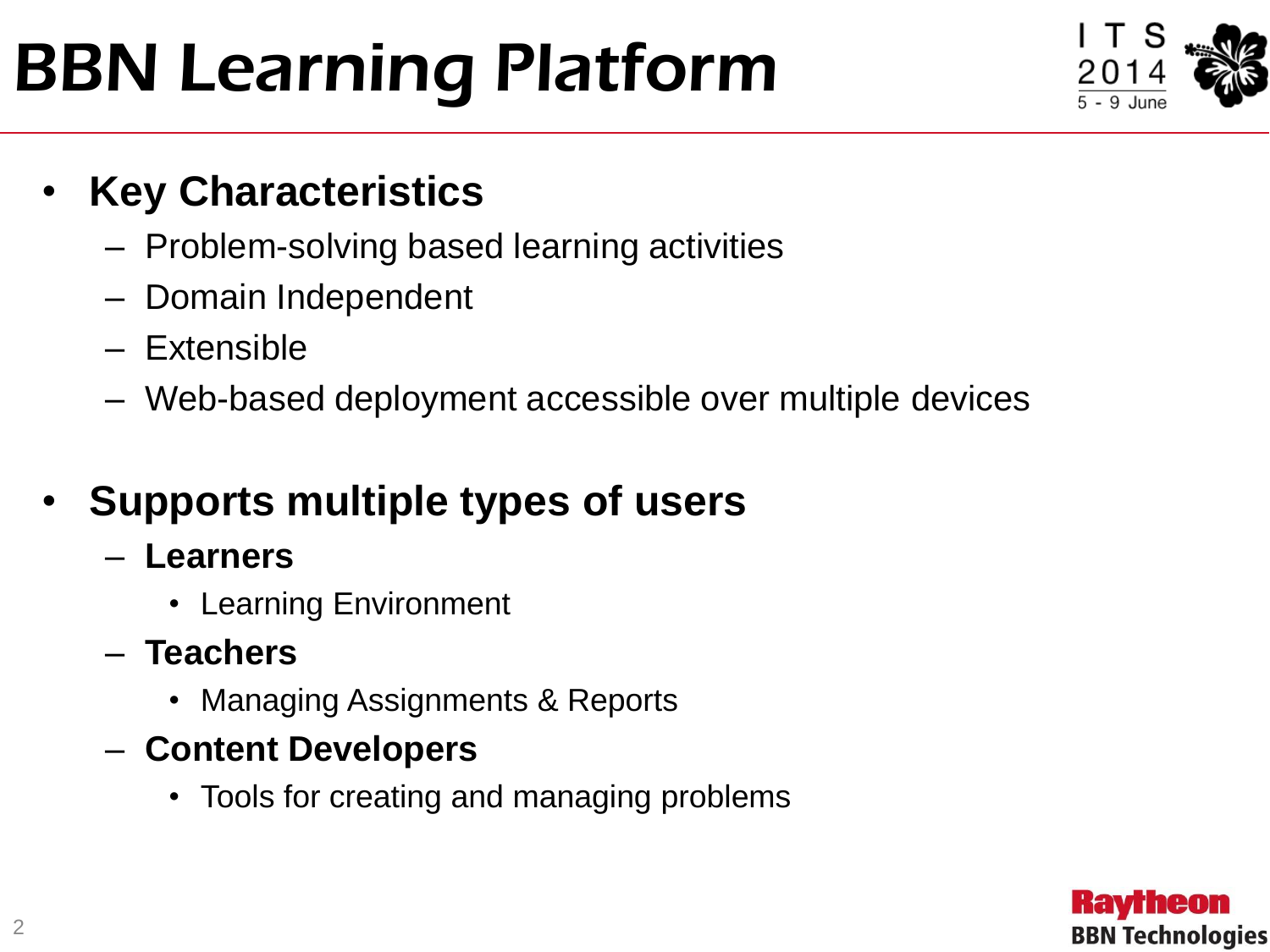# Learning Environment





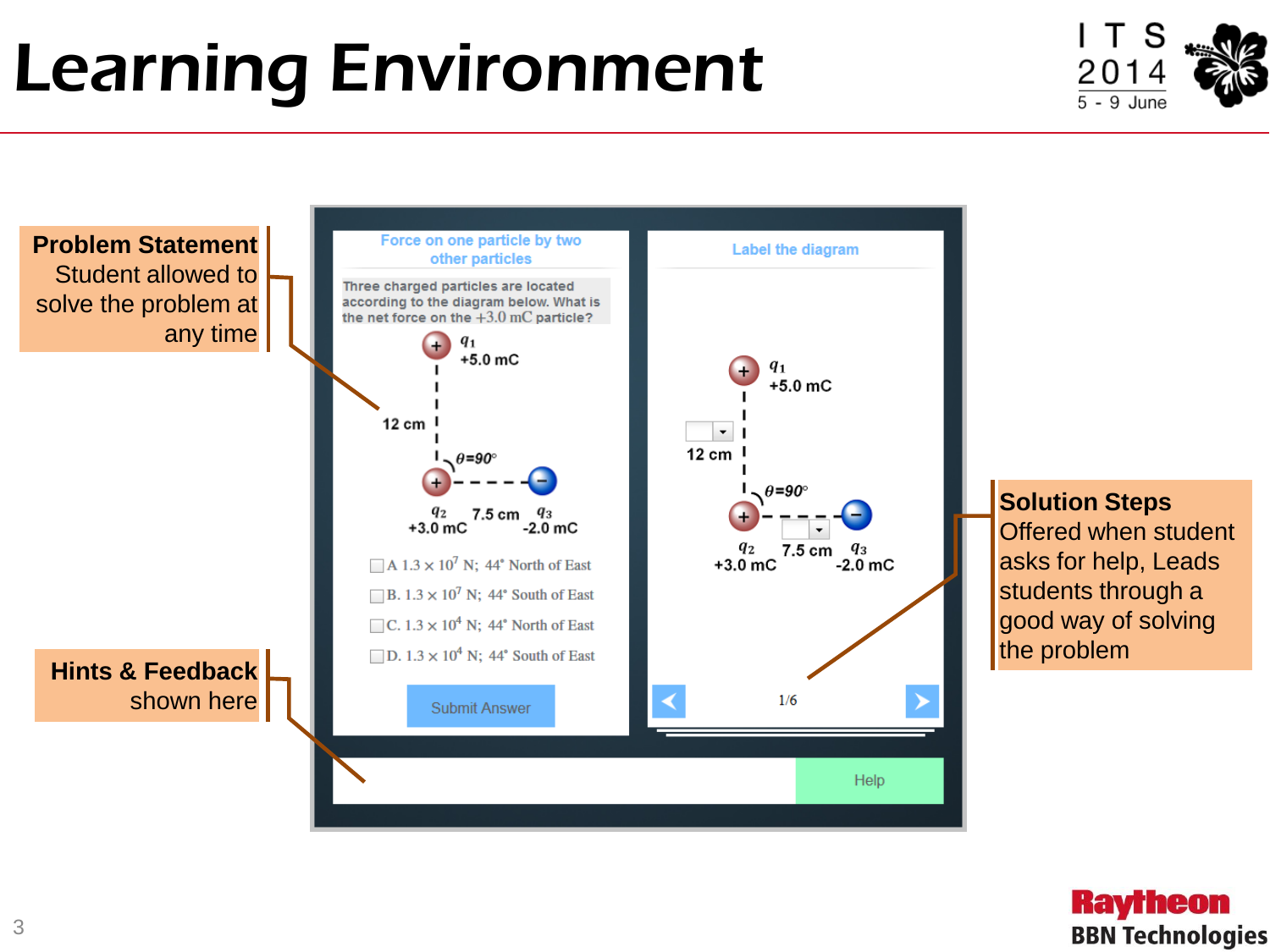# Development Workbench

- *Author App*
	- Used to create new problems and the corresponding user interfaces to provide guided solutions to the problem

## • *Model App*

– Uses a programming-by-demonstration approach to facilitate the development of example-tracing tutor models

## • *Administrate (Build) App*

– Functions as a dashboard to manage curriculum, problems and resources (e.g. images)





Kavrheon

**BBN Technologies** 



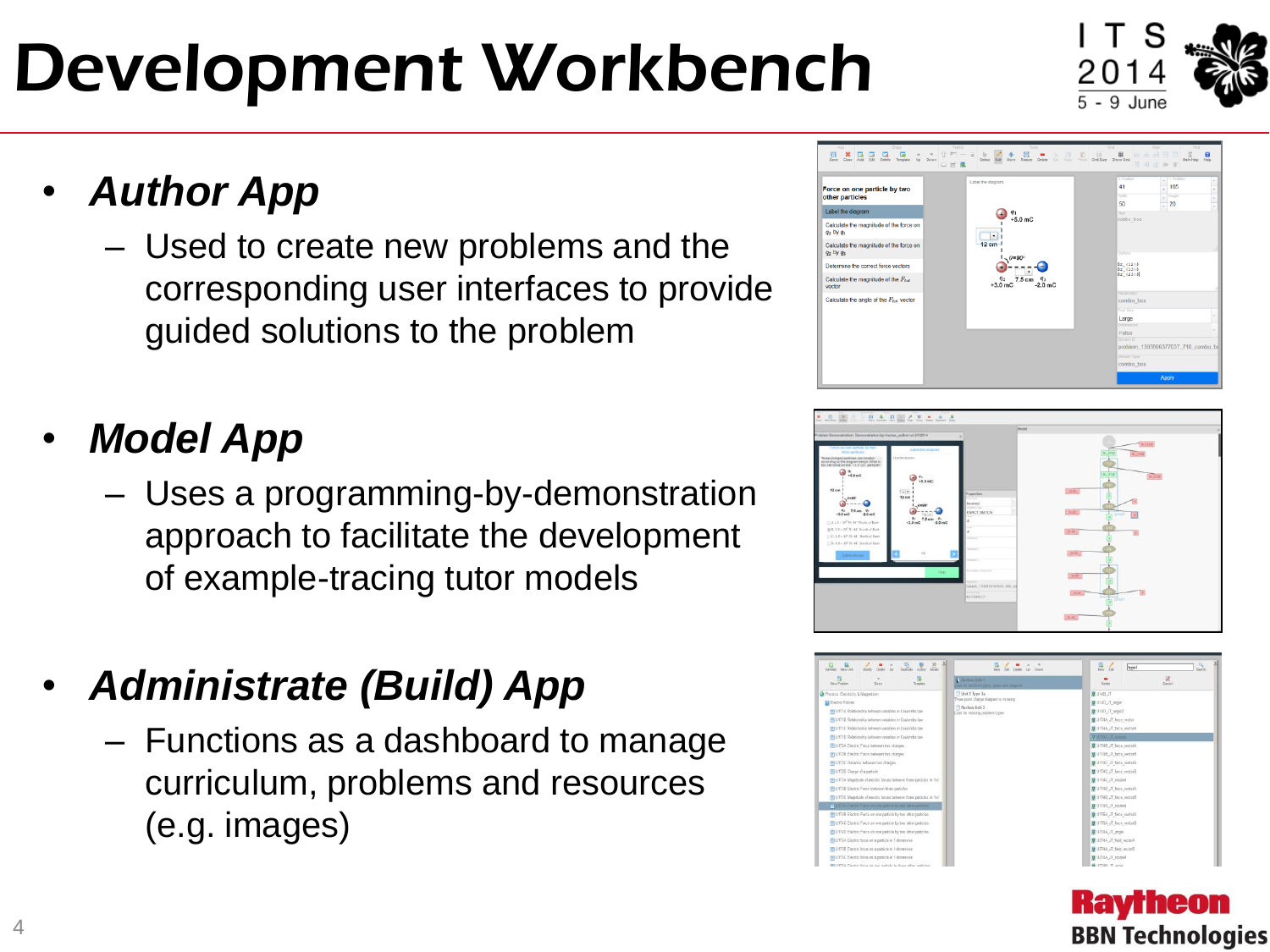# **Highlights**



#### • **Web-based Deployment**

- Facilitates wide access & rapid dissemination of updates
- Centralized data repository

### • **Familiar UI Metaphors**

- Problem steps as tiles (Flash card, Powerpoint)
- WYSIWYG, Properties panel, Tags

### • **Templates**

- Reduces authoring effort by enabling content re-use
- Future Work: Parameterization

### • **Automation**

- Generating Tutor Models using Multiple Demonstrations
	- Papers in ITS2014, EDM2014

### • **Collaboration**

- Shared content repository
- Automated version management (behind the scenes)
- Future Work: Locks